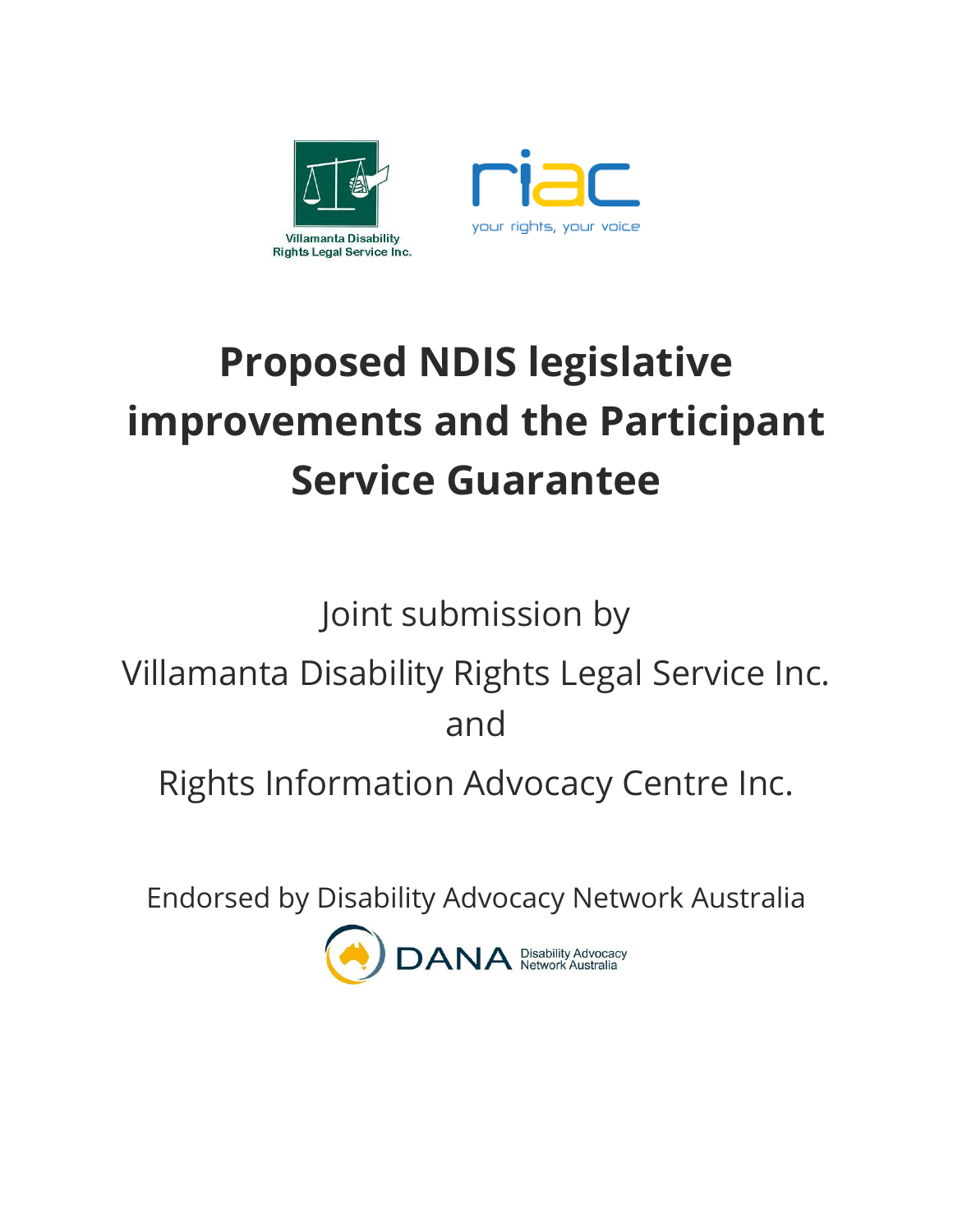# **Villamanta & RIAC** Submission on proposed NDIS legislative changes

# **Contents**

| National Disability Insurance Scheme Amendment (Participant Service Guarantee and       |
|-----------------------------------------------------------------------------------------|
|                                                                                         |
|                                                                                         |
|                                                                                         |
|                                                                                         |
|                                                                                         |
| Information and reports for the purposes of varying or reassessing a participant's plan |
|                                                                                         |
|                                                                                         |
|                                                                                         |
|                                                                                         |
|                                                                                         |
|                                                                                         |
| Endorsement of submission by Public Interest Advocacy Centre  15                        |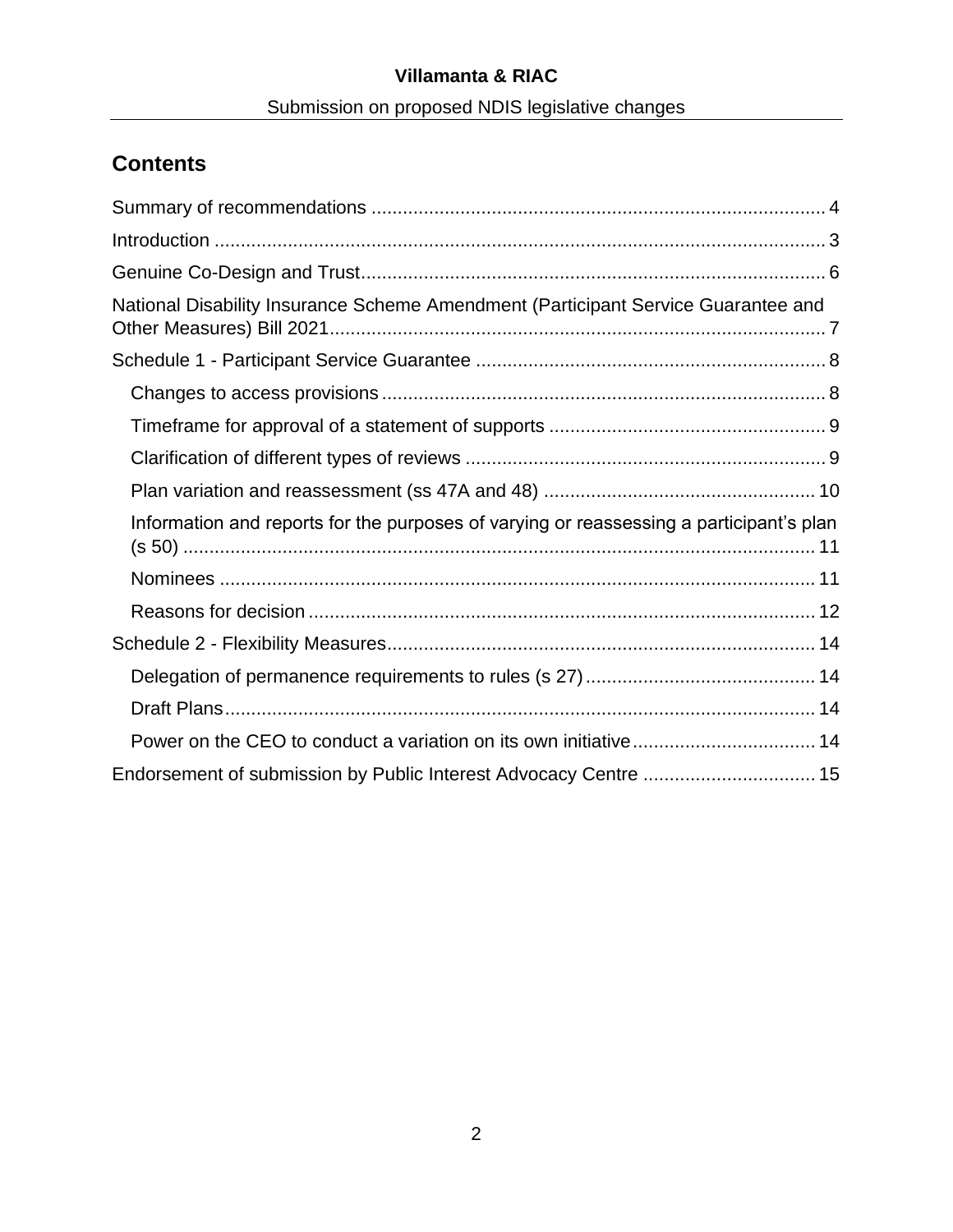# <span id="page-2-0"></span>**Introduction**

Villamanta Disability Rights Legal Service Inc (**Villamanta**) and Rights Information and Advocacy Centre (**RIAC**) welcome the opportunity to make this submission to the Department's consultation on the proposed reforms to the *National Disability Insurance Scheme Act 2013* (Cth) (the **Act**).

The authors of this document, Villamanta and RIAC are funded by the Department of Social Services to provide advocacy support for people with disability in relation to reviews and appeals of decisions related to the National Disability Insurance Scheme (**NDIS**). This includes appeals at the Administrative Appeals Tribunal under the existing Act.

This submission arises as a result of our experience advocating for clients in this context, and also in the context of our broader disability advocacy.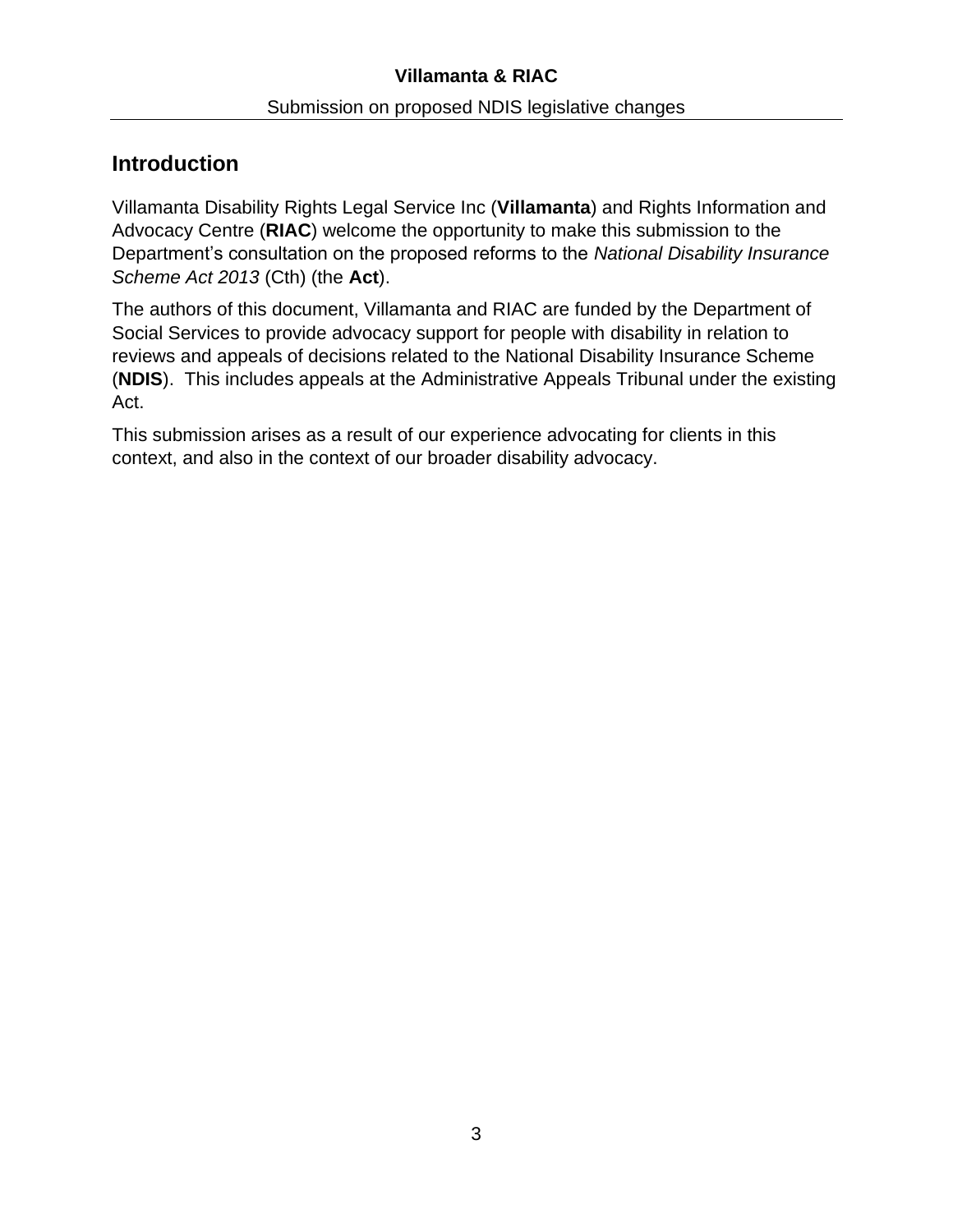# <span id="page-3-0"></span>**Summary of recommendations**

#### **Timeframes**

1. The legislation be amended to include provisions for the CEO to employ sufficient employees to ensure that legislated timeframes are complied with.

#### **Access to the Scheme**

2. The legislation is amended to include provisions for access to NDIS-funded assessments for individuals who have sought access to the NDIS, but do not have the means to provide sufficient current allied health reports to demonstrate eligibility.

## **Planning timeframes**

- 3. The legislation be amended to include mandated timeframes for the provision of a statement of supports.
- 4. The legislation be amended to include clear safeguards for participants when this does not occur, including mandatory rollover of plans, for at least three months (to ensure continuity of supports) and with adequate notice to the participant that this will occur.
- 5. The legislation be amended to include interim supports being made available for new participants if their statement of supports is not provided within the required timeframe.

## **Review types**

- 6. The terms for review types be clearly defined at section 9.
- 7. The CEO be required to communicate the intent to vary a plan to the participant prior to doing so, and to provide a copy of the varied plan immediately.
- 8. The power for the CEO to vary plans on their own initiative at s 47A of the proposed Bill should be consistent with the Tune Review report at paragraph 8.33.
- 9. The limits at paragraph 8.33 of the Tune Review should be included in the proposed Bill and not in the Plan Administration Rules.
- 10.Separate the processes under s47A and s48. This ensures the NDIA cannot undertake a reassessment under S.47A(3)(c) and s.48 should allow participants to request a reassessment.
- 11.Revise the use of the word 'reassessment' and co-create this with persons with disabilities.

#### **Nominees**

- 12.Amend ss 89(1) and 89(3) to comply with the Tune Review recommendation of 14 day timeframes for cancellation of nominee appointments.
- 13.Amend ss 87 and 88 to require that a written decision of nominee appointment include: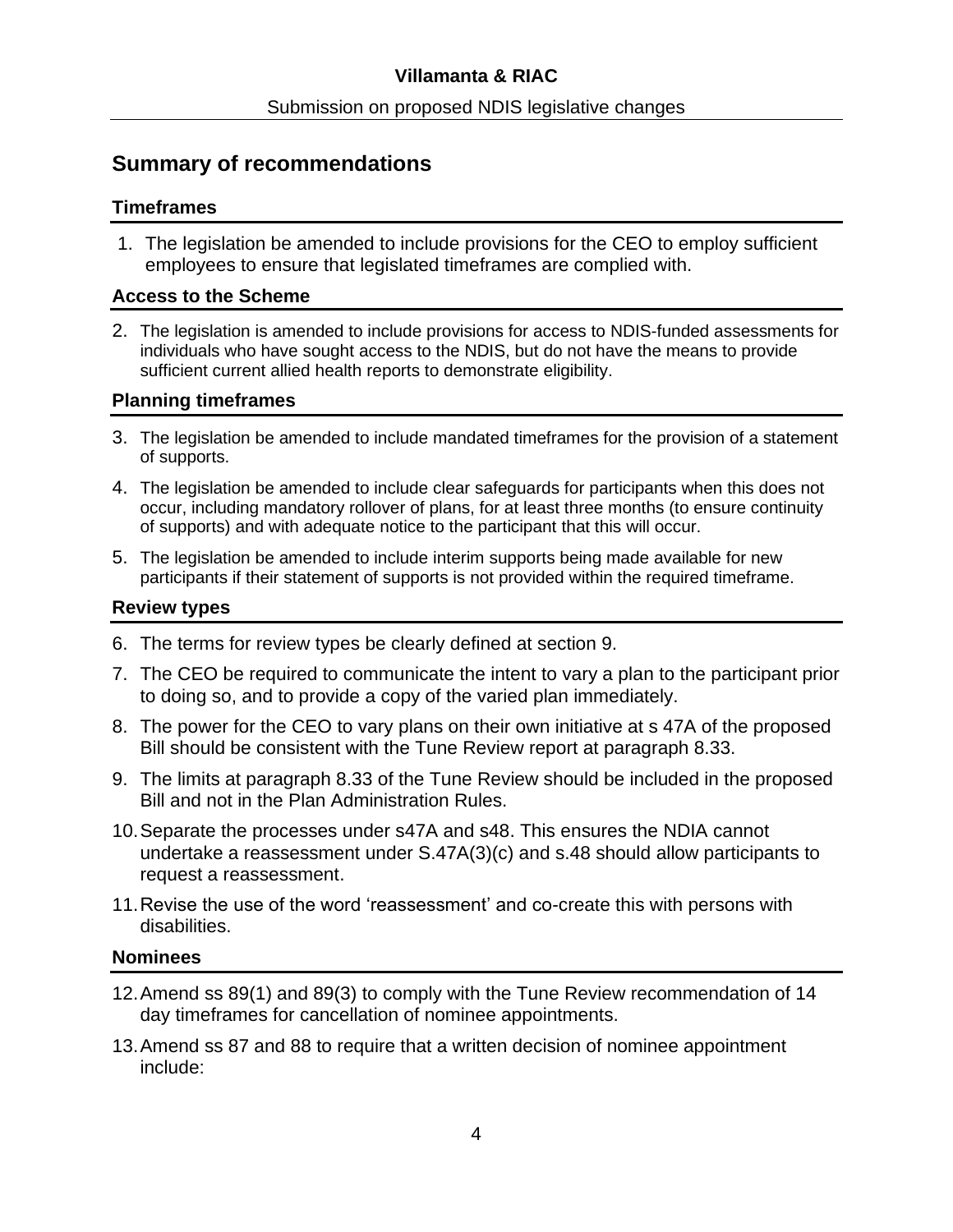- whether the appointment is at the request of the participant or on the initiative of the CEO;
- how the views of the participant were taken into account;
- the reasons for the decision to appoint a nominee; and
- the details of the nominee and their relationship to the participant;
- the reasons for the CEO determining that the person appointed is appropriate to act as nominee; and
- the duration of the nominee appointment, and reasons for this duration.
- 14.Nominee appointments should be communicated in a format which is accessible to the participant, and if necessary, support provided to ensure the participant understands the above details, and their review rights.

# **Reasons for Decisions**

15.The proposed Bill should be amended to:

- ensure all reviewable decisions should include a statement of reasons without a request needing to be made; and
- ensure all internal review outcomes should include a statement of reasons without a request needing to be made; and
- ensure all statement of reasons are prepared in an accessible format for the person and that they have the appropriate support to understand those reasons; and
- provide a legislated right for a participant to request a statement of reasons for an internal review decision if one has not been provided.

# **Delegation of permanence definition to subordinate legislation**

16.The proposed Bill should remove delegation of permanence to the NDIS rules.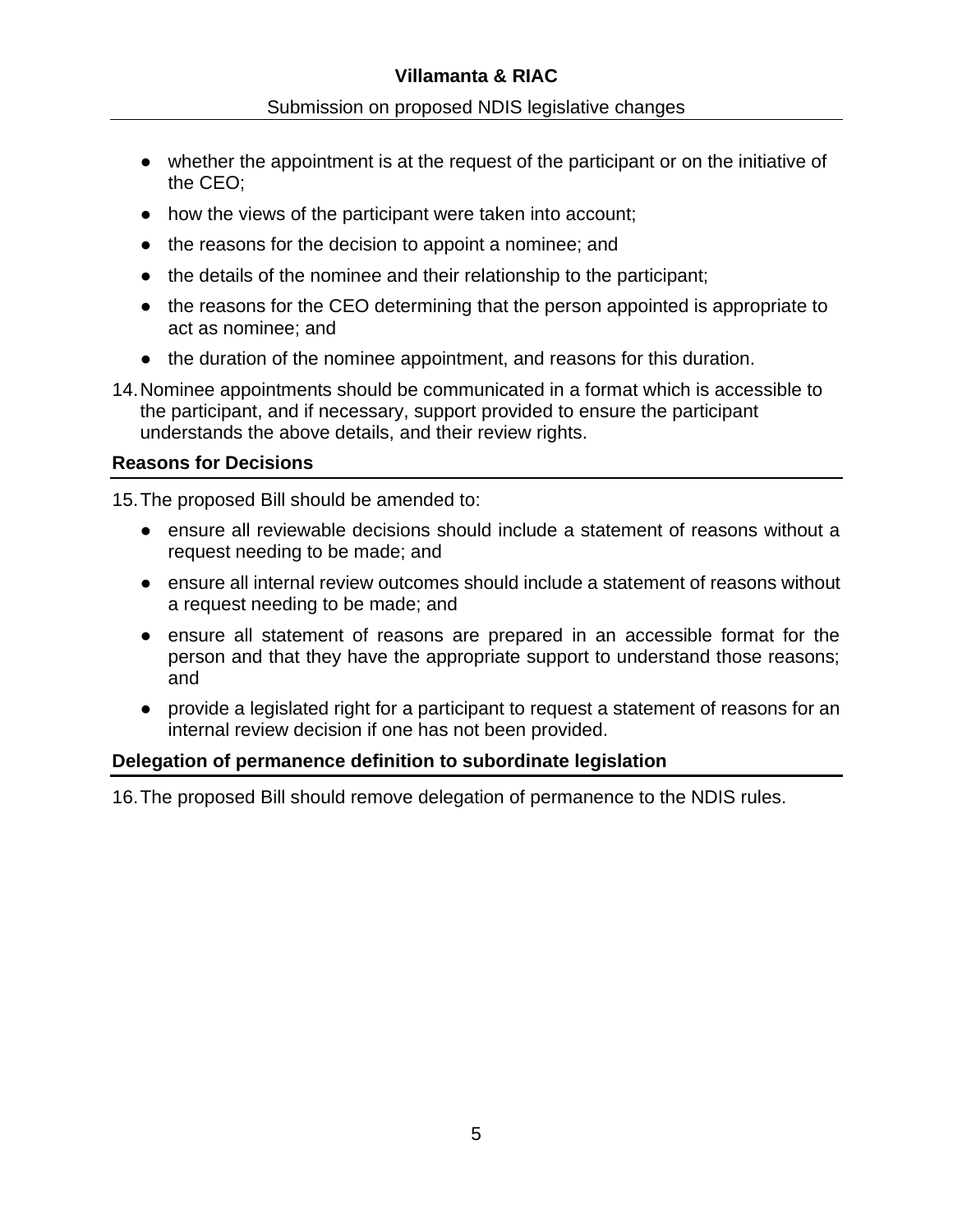# <span id="page-5-0"></span>**Genuine Co-Design and Trust**

We welcome the insertion of co-design as a principle in the Act, but note the missed opportunities in doing so.

NDIS participants tell us that their experience with the National Disability Insurance Agency (**NDIA**) does not always engender trust, and that they have been subjected to capricious and extraordinary comments, responses, and decisions. Our clients must rely on the Act limiting the extent to which the CEO can undermine the intent of the Act and the Scheme, and cause distress and disruption to the lives of participants.

The Department of Social Services has missed an opportunity to co-design the legislative proposals. The consultation period of 4 weeks is unreasonable and is not consistent with a fundamental obligation in the *Convention on the Rights of Persons with Disabilities* (CRPD) to co-design and to 'closely consult with and actively involve persons with disabilities, including children with disabilities'

While co-design has been included in principle, it is not defined and is certainly not being implemented, beginning with this rushed consultation which prevents meaningful participation by the people most affected by these proposed changes.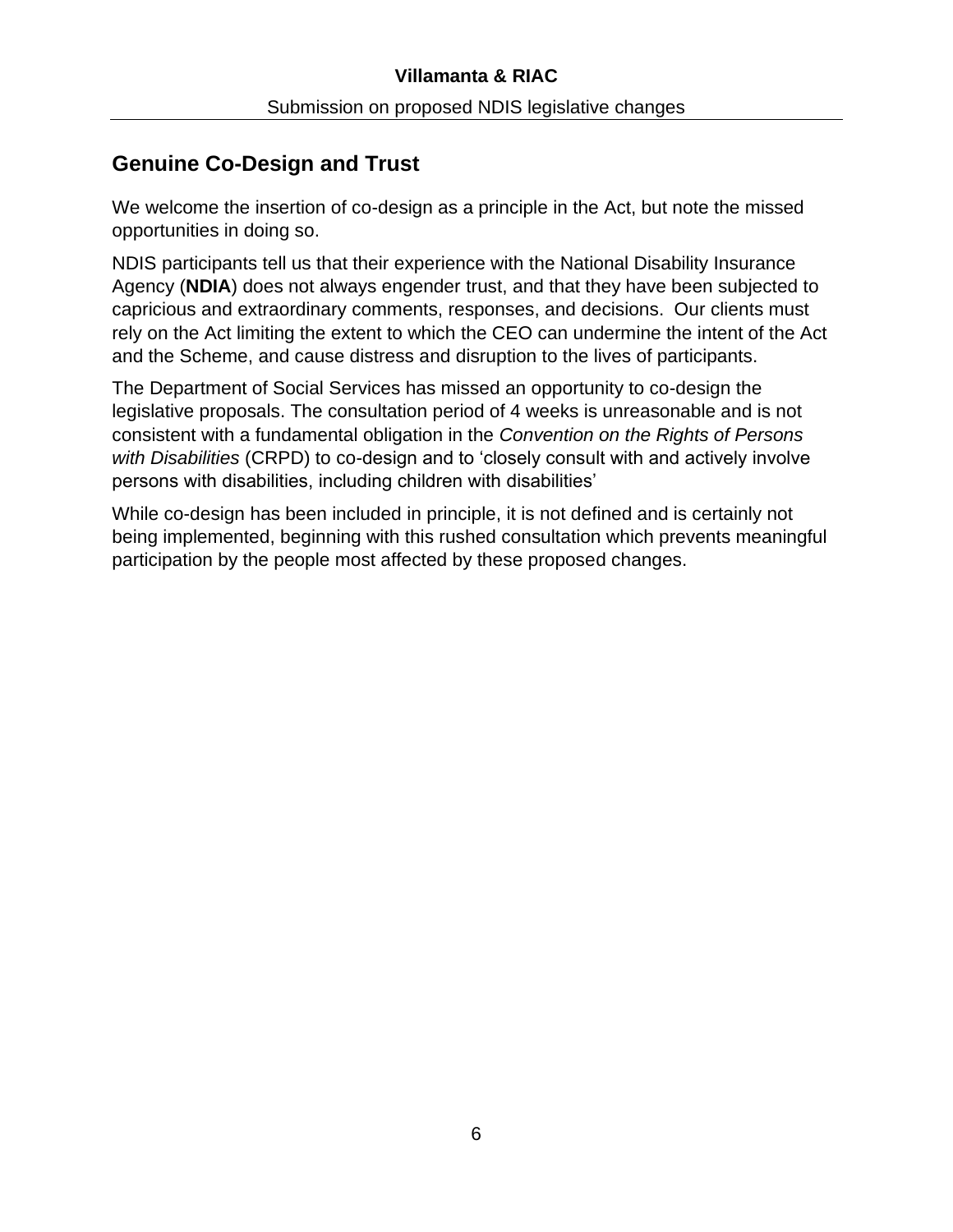# <span id="page-6-0"></span>**National Disability Insurance Scheme Amendment (Participant Service Guarantee and Other Measures) Bill 2021**

We welcome the inclusion of timeframes for the NDIA to complete specified actions.

However we do not consider these timeframes achievable while the NDIA is subject to a staffing cap which limits the number of employees available to carry out necessary tasks, including these specified actions. We are already aware of the level of turnover within the NDIA, and the impacts on participants when this occurs. We have no confidence that the legislated timeframes can be adhered to where the NDIA is subject to an arbitrary staffing cap.

We acknowledge that the evolution of an effective and efficient government agency of the size of the NDIA takes time, and that there will be challenges. It has been seven years now, and the agency continues to fail to complete necessary actions on a timely basis. Unless the CEO is empowered to employ sufficient staff we do not see that legislated timeframes can be successful.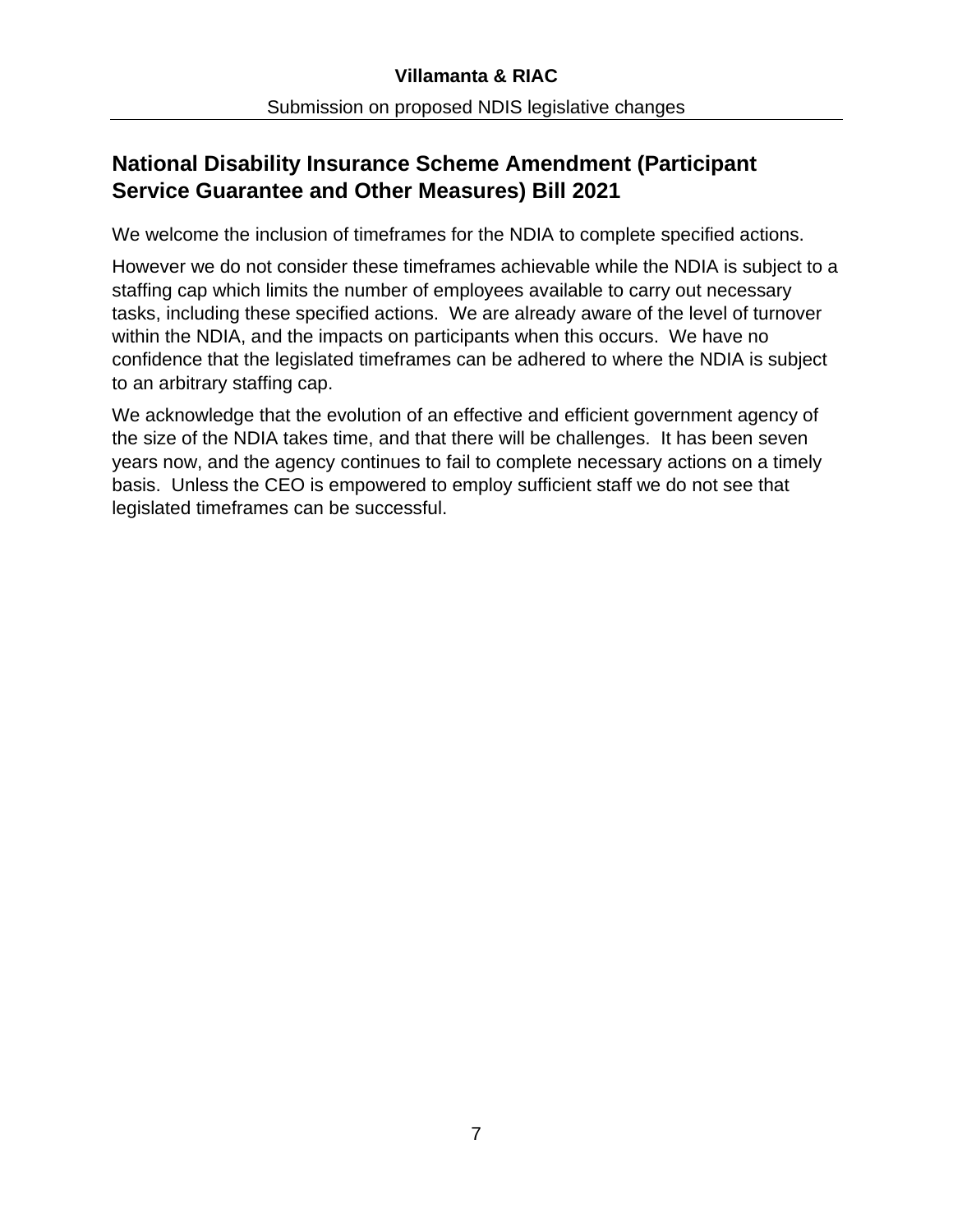# <span id="page-7-0"></span>**Schedule 1 - Participant Service Guarantee**

## <span id="page-7-1"></span>**CHANGES TO ACCESS PROVISIONS**

# Timeframe for access decisions(21(3)(a))

We welcome the potential for NDIS rules to allow for shorter periods of time for the CEO to take action in relation to an access request.

## Timeframe for participant to provide further information in relation to access request  $(26(2)(b)$  and  $(3)(b))$

We welcome the longer period for individuals to provide the NDIA with further information about their access request.

# Missed opportunity to deliver on the proposed benefit of Independent Assessments

We note that the earlier draft proposals for legislative change provided for the NDIA funding independent assessments for individuals who were seeking access but did not have the means to provide sufficient current allied health reports to demonstrate eligibility. In our experience, this includes:

- People who are indigenous or from CALD communities and have never had a diagnosis or support; and
- People with an intellectual disability who were not transitioned to the NDIS by the state authority for reasons including:
	- o Their contact details had changed,
	- o Their family members had previously withdrawn access to services,
	- o They were homeless or detained,
	- o They were experiencing family violence; and
- People in regional areas with recently acquired disabilities, and unable to afford the costs for an appropriate allied health professional to conduct the relevant functional assessment; and
- People whose diagnosis has only recently become clear, despite decades of struggling to achieve employment, social connection, community involvement and safety, and often having significant levels of involvement with the justice or health systems, or both.

Obviously there is significant overlap between these categories.

These are individuals who have fallen through the cracks of state based systems, the transitional arrangements, and continue to be left behind by the NDIS because they don't have the means to fund appropriate assessments to demonstrate eligibility.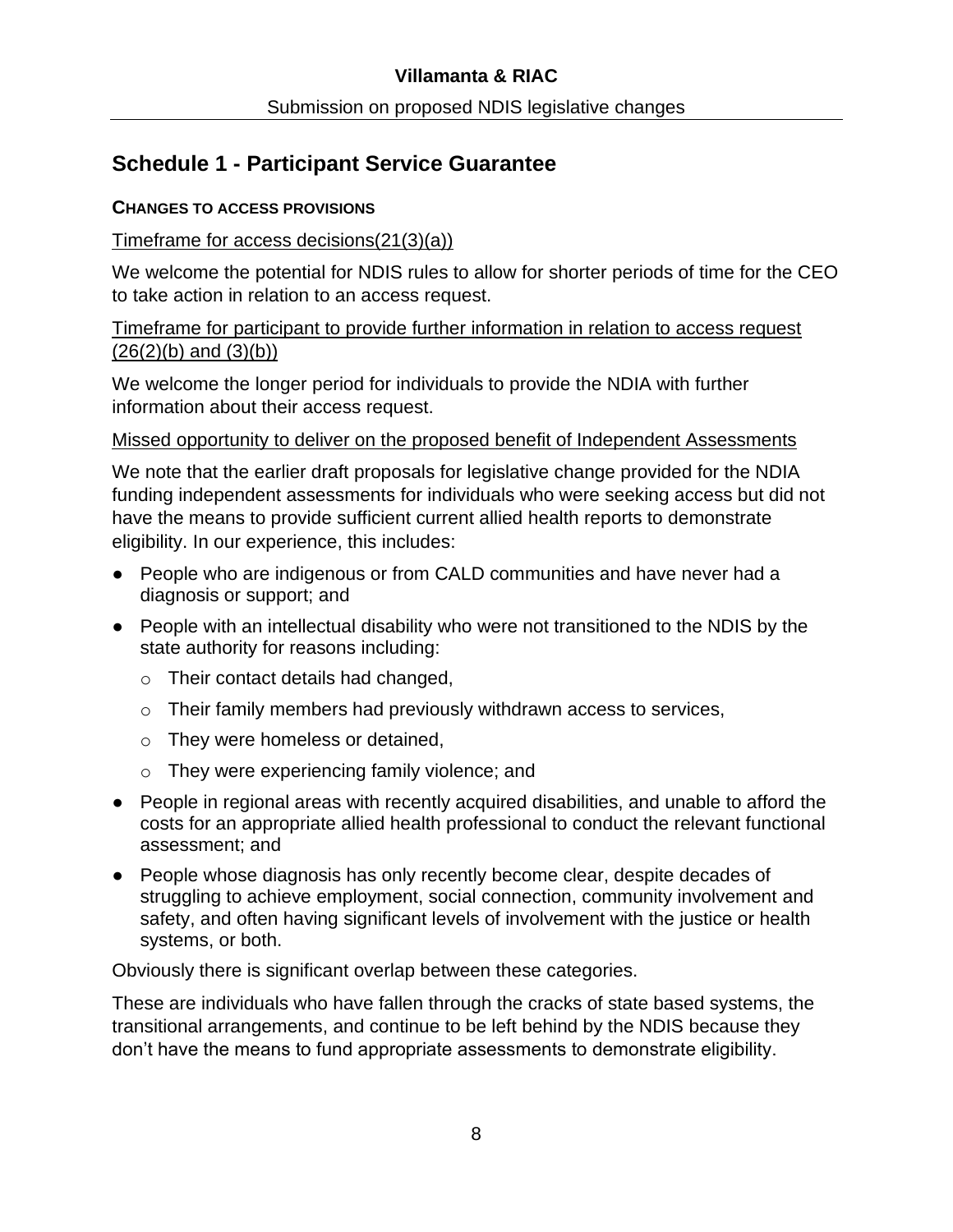# **Villamanta & RIAC**

It is unconscionable that people with this level of disadvantage are excluded from the scheme, and disappointing that the proposed legislative changes do not specifically provide for their inclusion.

Whilst we understand that the NDIA cannot be responsible for funding assessments for every person who would like to seek access to the Scheme, we also consider it appropriate for:

- The legislation to be amended to include a requirement for the CEO to request NDIS-funded assessments for individuals who likely meet the access criteria, but cannot afford to pay for such an assessment; and
- Rules to be developed which define the circumstances in which such an assessment is required, based on the intent to overcome disadvantage and exclusion.

#### <span id="page-8-0"></span>**TIMEFRAME FOR APPROVAL OF A STATEMENT OF SUPPORTS**

#### Introduction of a timeframe (33(4))

We welcome the introduction of a timeframe for the CEO approving a statement of supports. We do not consider it adequate that this timeframe is articulated in rules, rather than the legislation itself.

Further, related to comments above about adequate resourcing of the NDIA, we are not confident that it is achievable that the CEO is able to meet timeframes for approval of a statement of supports without adequate staffing.

Until such time as that occurs, participants should not be left in the position they currently are; with a plan about to end and no new plan in place, or with access to the Scheme and no plan for an extended period.

We recommend that the legislation be amended to include:

- Mandated timeframes for the provision of a statement of supports; and
- Clear safeguards for participants when this does not occur, including mandatory rollover of plans, for at least three months (to ensure continuity of supports) and with adequate notice to the participant that this will occur; and
- Interim supports to be made available for new participants if their statement of supports is not provided within the required timeframe.

#### <span id="page-8-1"></span>**CLARIFICATION OF DIFFERENT TYPES OF REVIEWS**

We welcome the effort to clarify the language around reviews.

The proposed terms "variation" and "reassessment" are not defined. We recommended that new terms are included in the definitions section of the Act (section 9) and the parameters of each articulated.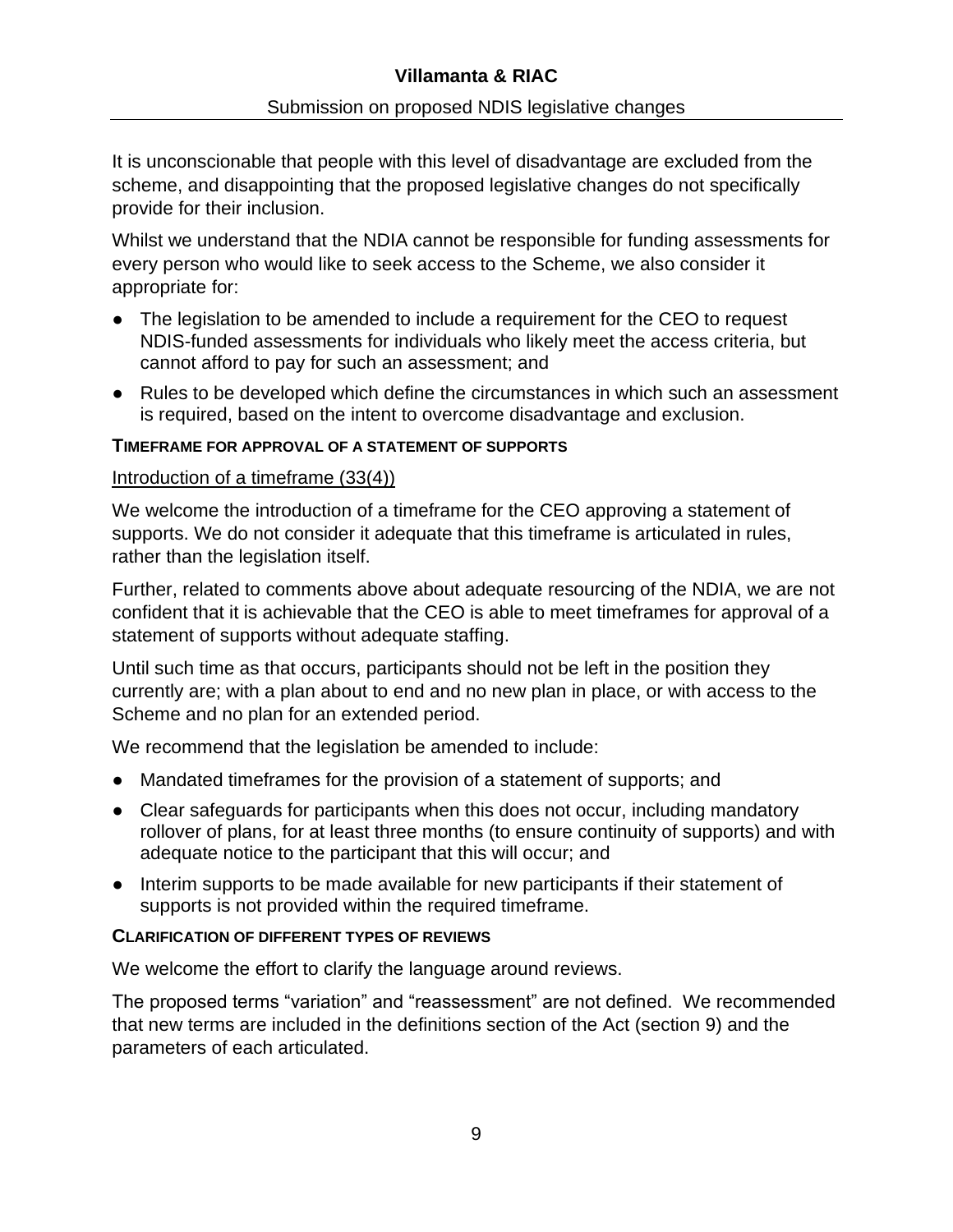The absence of definition is not consistent with paragraph 8.33 of Tune Review which referred to the provision for plan amendment which would be articulated in the legislation.

Further, the undefined variation power, coupled with the proposed changes to s 103, potentially allow the CEO to make decisions which undermine the jurisdiction of the AAT when a decision is under external review.

For example, a participant applies for external review of a decision which excludes certain supports from being funded. While the application is before the AAT, and has not been decided, the NDIA varies the plan by further reducing funding. While this decision can be overturned by the AAT under the proposed s 103(2)(d), the participant is meanwhile without the funding for the supports previously considered reasonable and necessary. The risk inherent in this position is significant and does not align with the principles of the Act itself.

Although this may seem a remote possibility, and certainly would not be in line with model litigant obligations, we have had multiple reports of participants having NDIA staff tell them "if you go to review, you might lose the funding you have." They are therefore afraid to seek a review or appeal, out of fear that funding for the supports that have been considered reasonable and necessary could be withdrawn. This type of coercion needs to be impossible under the legislation in order to defend the basic rights of appeal for NDIS participants.

# Timeframe to provide participant copy of varied plan (s 47A(10))

Participants already experience significant challenges when the NDIA creates a new plan without notice. When matters such as the form of plan management are changed, and the participant is unaware of this change, participants can incur debts which they are unable to pay.

For example, if a participant is plan managed, and has engaged unregistered supports, they will be using those supports as agreed, and with the expectation that these supports can be paid by their plan manager. When a new plan is created without the knowledge of the participant, they continue using those supports, only to discover that they have no way of paying them out of their plan.

This is administratively unnecessary, and extremely distressing. If the CEO makes a decision to vary a plan, there is no reason why they cannot communicate this to the participant prior to the variation taking effect, and provide a copy of the varied plan to the participant immediately.

#### <span id="page-9-0"></span>**PLAN VARIATION AND REASSESSMENT (SS 47A AND 48)**

We welcome the intent of plan variations to enable minor changes to plans without a full review, however the lack of definition for the team "variation" allows the CEO to deem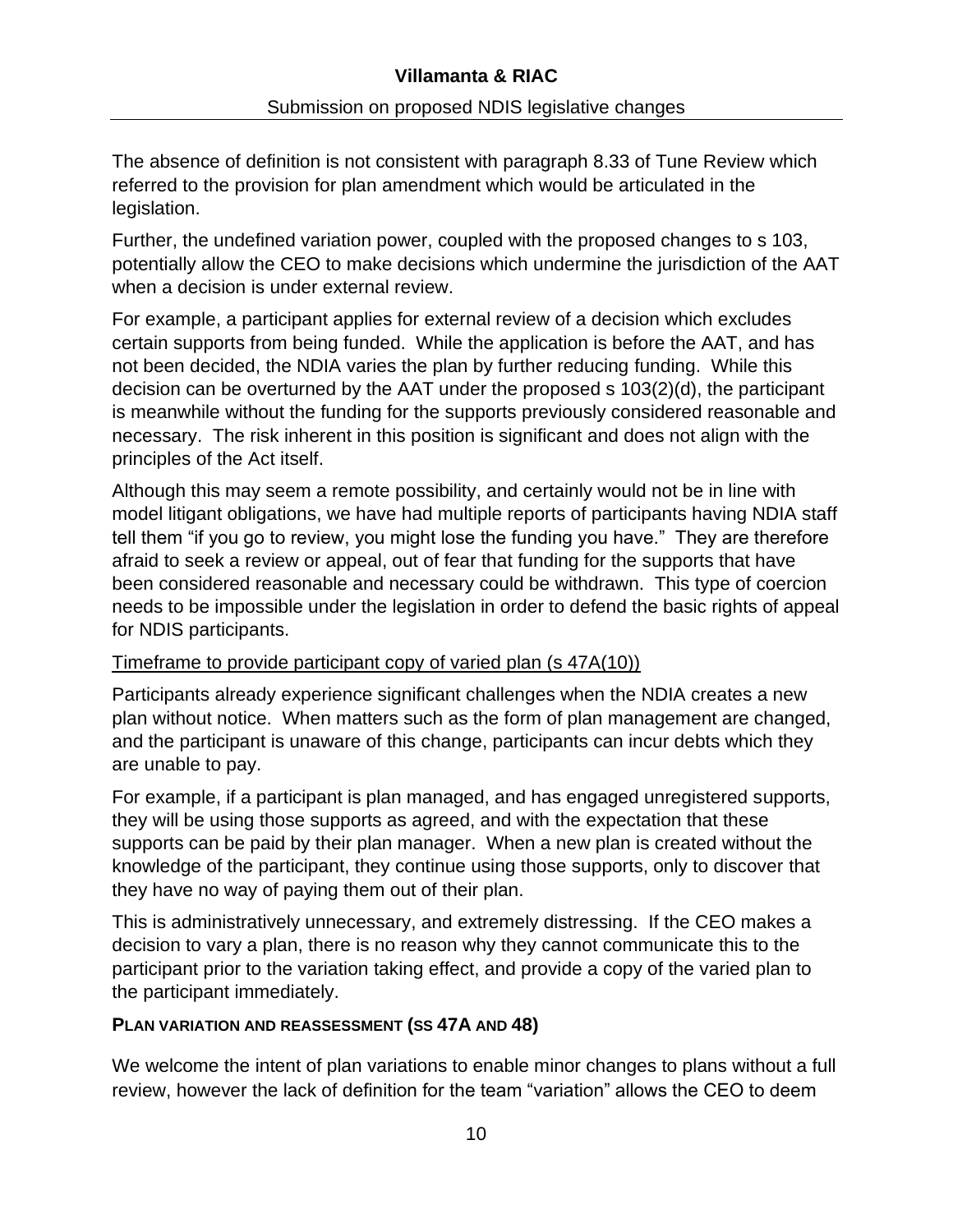almost any change a "variation", with the participant having no notice, nor ability to have input into this process.

The revised s 48 allows for the CEO to decide to undertake a plan reassessment, but removes the right for a participant to request a reassessment. This has the potential to significantly limit the participant's right to request a reassessment when circumstances change; the participant only has the right to request a variation, and the CEO has the power to determine what a variation is. This would result in a considerable loss of rights for the participant, and expansion of the powers of the CEO.

## Language of 'reassessment' is distressing

We have heard from our community that changing the language of a 'plan review' to a 'plan reassessment' is triggering, especially given the use of the same term in relation to Disability Support Pension eligibility.

The use of the word 'reassessment' has the potential to create another form of linguistic confusion, given the reliance of the NDIS on multiple forms of assessments in their processes. Participants are tired of being 'assessed' and 'reassessed'; introducing an annual reassessment of plans and the prospect that at any time the CEO has the power to 'reassess' the plan will only cause further confusion and fatigue.

The appropriate term should be co-created and should use more collaborative and person centred language.

## <span id="page-10-0"></span>**INFORMATION AND REPORTS FOR THE PURPOSES OF VARYING OR REASSESSING A PARTICIPANT'S PLAN (S 50)**

It is not clear why the CEO would need the power to request information and reports, especially from third parties for a plan variation. Allowing such requests in relation to a simple variation request potentially undermines the intent of the variation power.

#### <span id="page-10-1"></span>**NOMINEES**

The minor changes proposed to nominees relate only to timeframes for cancellation of nominee arrangements, and do not comply with the Tune review recommendations for a 14 day timeframe for cancellation of a nominee (10.32).

This is a missed opportunity to limit the duration of nominee appointments, and to provide greater clarity about the appointment of nominees. This could be achieved by amending the legislation to require that a written decision of nominee appointment include:

- whether the appointment is at the request of the participant or on the initiative of the CEO;
- how the views of the participant were taken into account;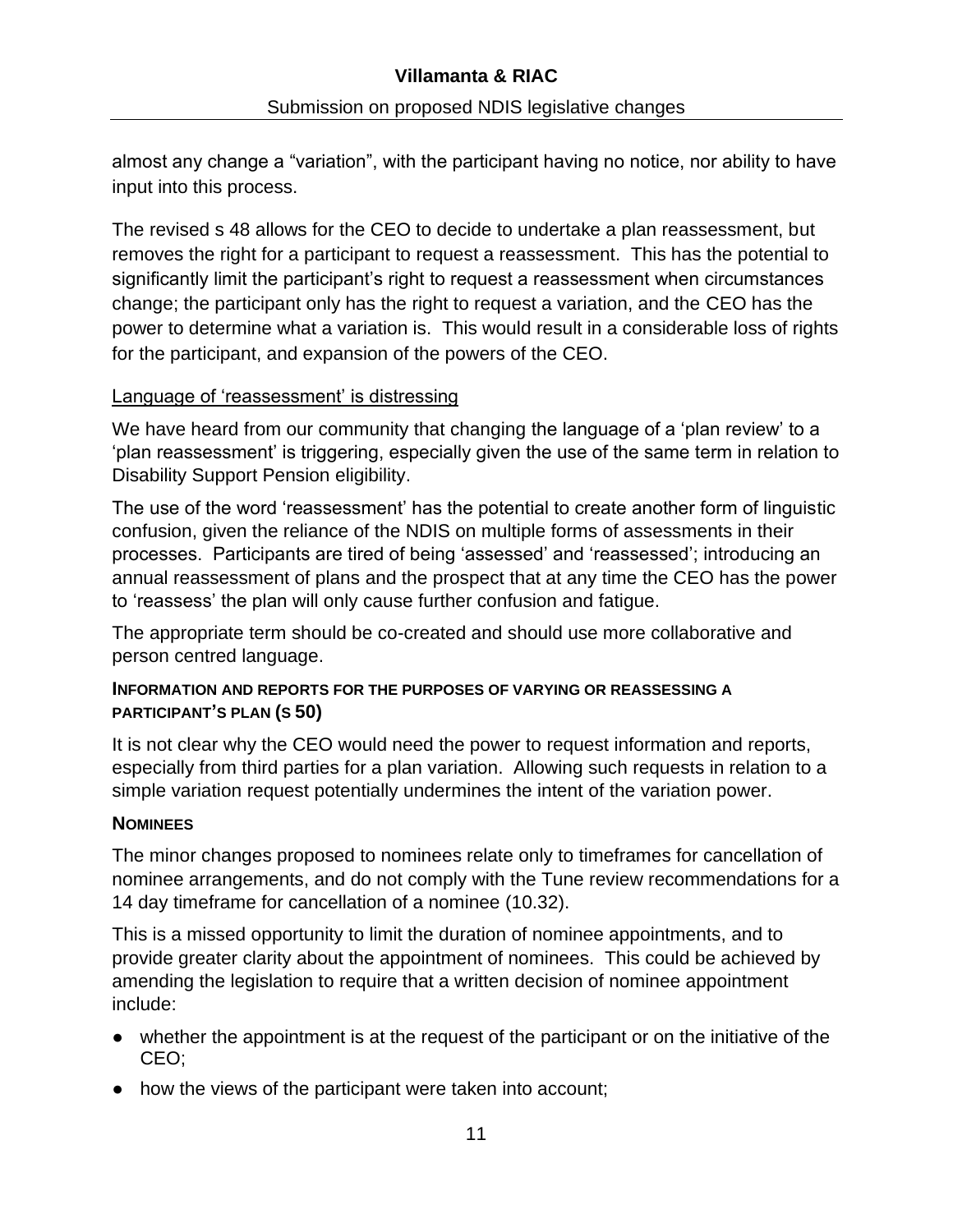- the reasons for the decision to appoint a nominee; and
- the details of the nominee and their relationship to the participant;
- the reasons for the CEO determining that the person appointed is appropriate to act as nominee; and
- the duration of the nominee appointment, and reasons for this duration.

We have had feedback from multiple participants who did not know how a nominee came to be appointed, why they were appointed, or how that individual was considered appropriate. Enquiries to the NDIA have demonstrated that this information is not kept on record for participants, so they have no transparency of how or why such decisions were made.

Given the potential for nominees to be the sole person communicating with the NDIS about the participant, it is critical that the participant has access to the decision to make an appointment that directly affects their rights and choices.

#### <span id="page-11-0"></span>**REASONS FOR DECISION**

We welcome the addition of the additional paragraphs (1B) and (1C) into s100 of the proposed Bill, enabling participants and prospective participants to request a statement of reasons for a reviewable decision.

However, we strongly believe a statement of reasons should not have to be requested but provided automatically. This will ensure there is less bureaucracy and less inequity and subsequent disadvantage to people who may be unable to make a request for a statement of reasons or unable to understand the request without support. People deserve an explanation for decisions made about them without having to ask; transparency of decision making has the additional benefit of preventing unnecessary reviews and appeals.

Furthermore, there is no proposed requirement that entitles a person to request a statement of reasons following an internal review outcome. While in practice this is generally provided to the participant, this is not always the case. Delays in producing these reasons are prejudicial to the rights of the participant to seek an external review of the decision. A right for participants to request reasons for decision in relation to an internal review should be legislated to safeguard these appeal rights.

Finally, the Act should specifically stipulate that a statement of reasons must be in an accessible format suitable to the communication needs of the participant and/or their nominee.

This should go without saying, however currently when the NDIA provide an additional statement of reasons, a significant bundle of inaccessible information for the participant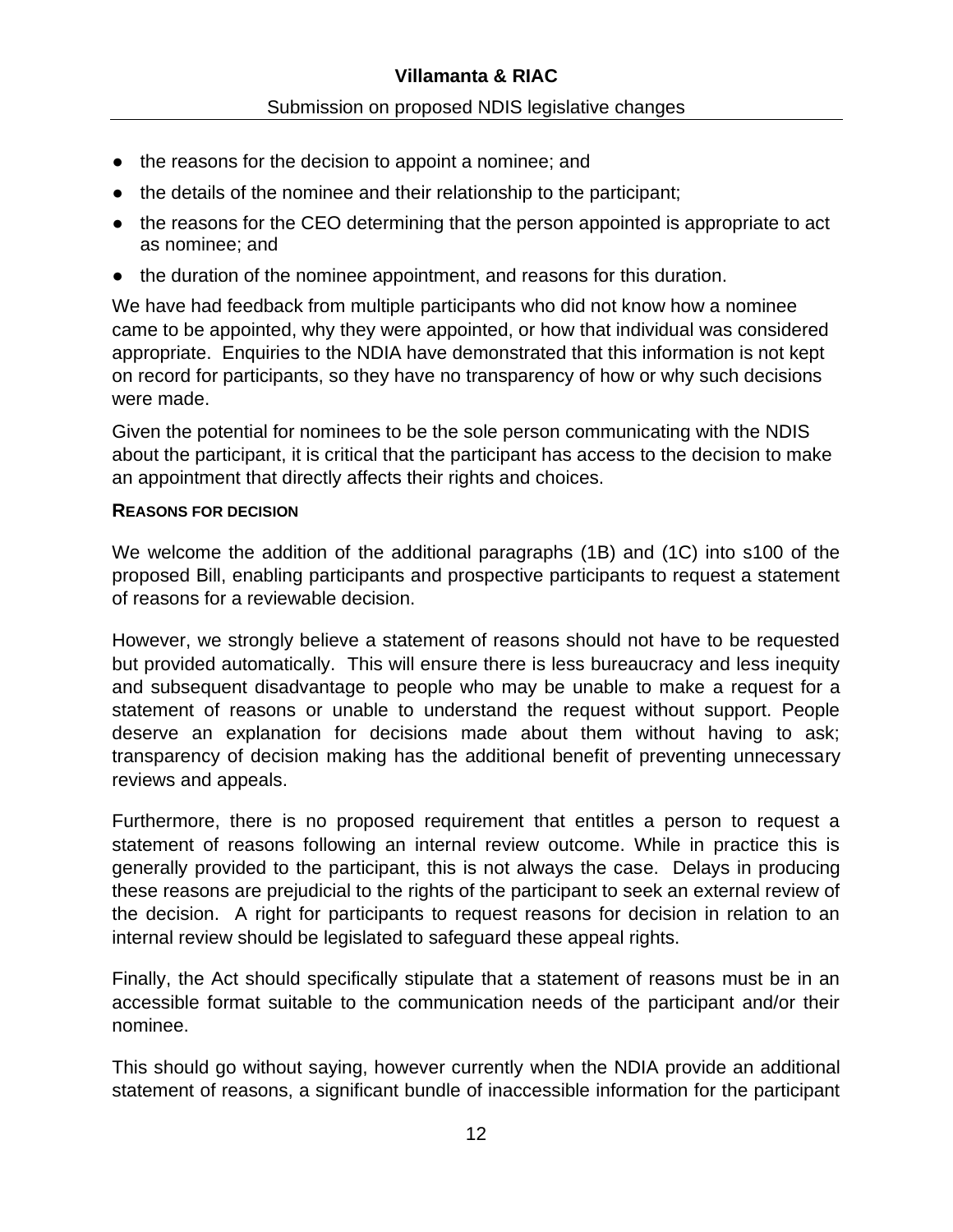# **Villamanta & RIAC**

to decipher is provided. We also believe it needs to be specified that the NDIA will provide appropriate support to assist people to understand the statement of reasons.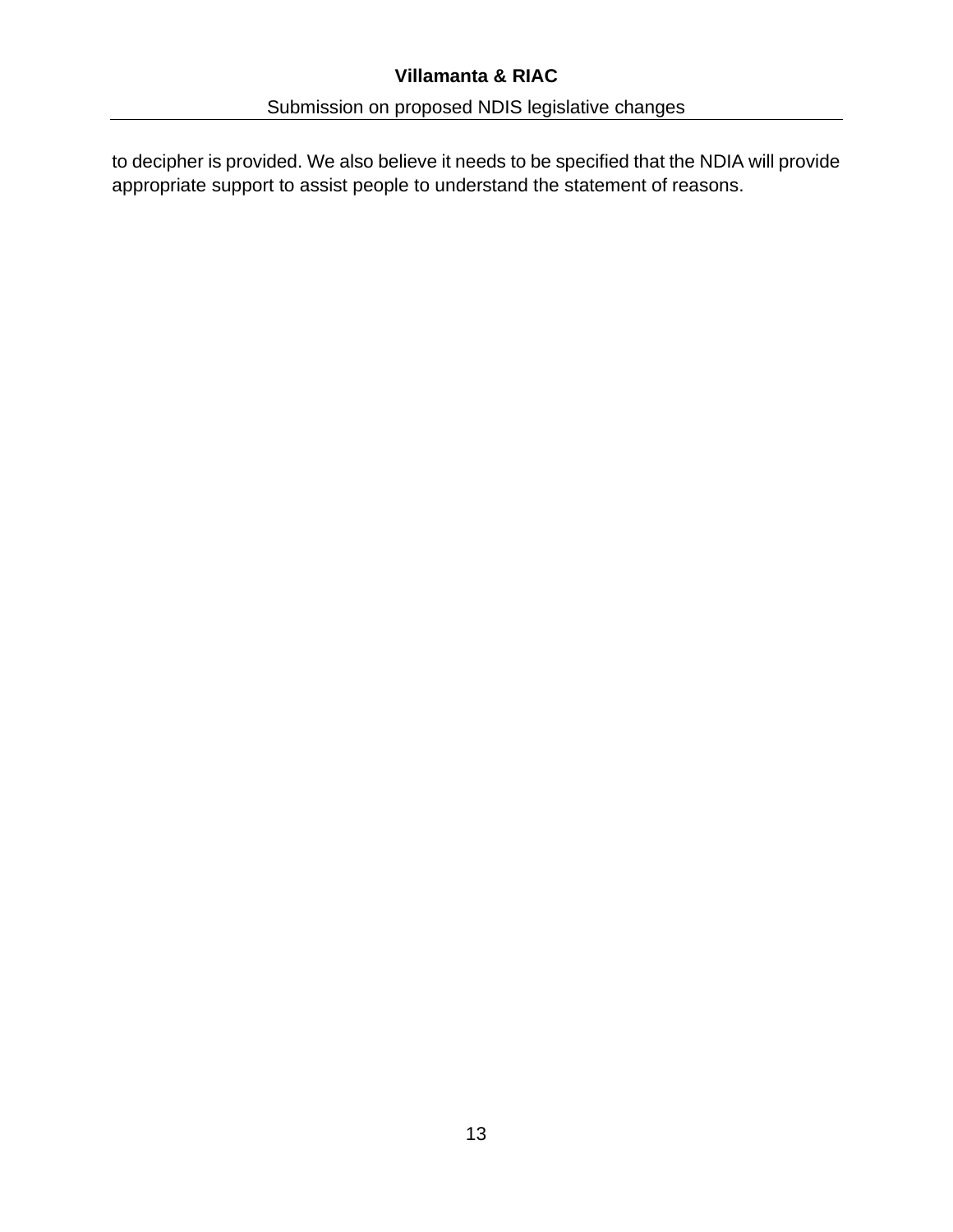# <span id="page-13-0"></span>**Schedule 2 - Flexibility Measures**

#### <span id="page-13-1"></span>**DELEGATION OF PERMANENCE REQUIREMENTS TO RULES (S 27)**

The proposed changes to s 27 delegate the definition and interpretation of "permanence" under the Act to the NDIS rules. The criteria for access to the Scheme are fundamental to the underlying principles of the Scheme, and cannot be appropriately delegated to subordinate legislation.

## <span id="page-13-2"></span>**DRAFT PLANS**

Part 2(5) Item 4(e) states that a participant will be empowered to request a draft plan prior to final planning discussions and the approval of supports. We note this is inconsistent with the Tune Review recommendation 25 and further explanation in the Tune Review which states:

*'The Participant Service Guarantee should also empower participants to be able to review and consider a full version of their draft plan before it is approved, inclusive of the estimated plan budget' (pg 11).*

Firstly, we recommend a draft plan should be provided automatically and not require requesting. Secondly, we recommend the item is redrafted to be consistent with the Tune Review recommendation that people are provided sufficient support to review and consider their draft plan before it is approved. It will be ineffective to empower participants to request a draft plan if they are not supported to understand what the plan actually means.

To implement draft plans and support to appropriately explain the draft plan, as previously stated, the NDIA will need to be adequately resourced to achieve this. Without appropriate resourcing this will likely be unsuccessful.

# <span id="page-13-3"></span>**POWER OF THE CEO TO CONDUCT A VARIATION ON ITS OWN INITIATIVE**

We are concerned there is far too much power for the CEO to conduct a variation on its own initiative.

We note at section 10 of the proposed 'Plan Administration Rules' there is a list of matters the CEO must have regard to when determining whether to vary a participant's plan on its own initiative. We believe the power for the CEO to vary plans is far too broad and does not instil trust in persons with disabilities.

These matters at section 10 are also not consistent with the Tune Review recommendation at 8.33 (pg. 139). The Tune Review noted that a plan amendment should occur in certain circumstances and listed these circumstances, which should be replicated in the legislation and not the rules.